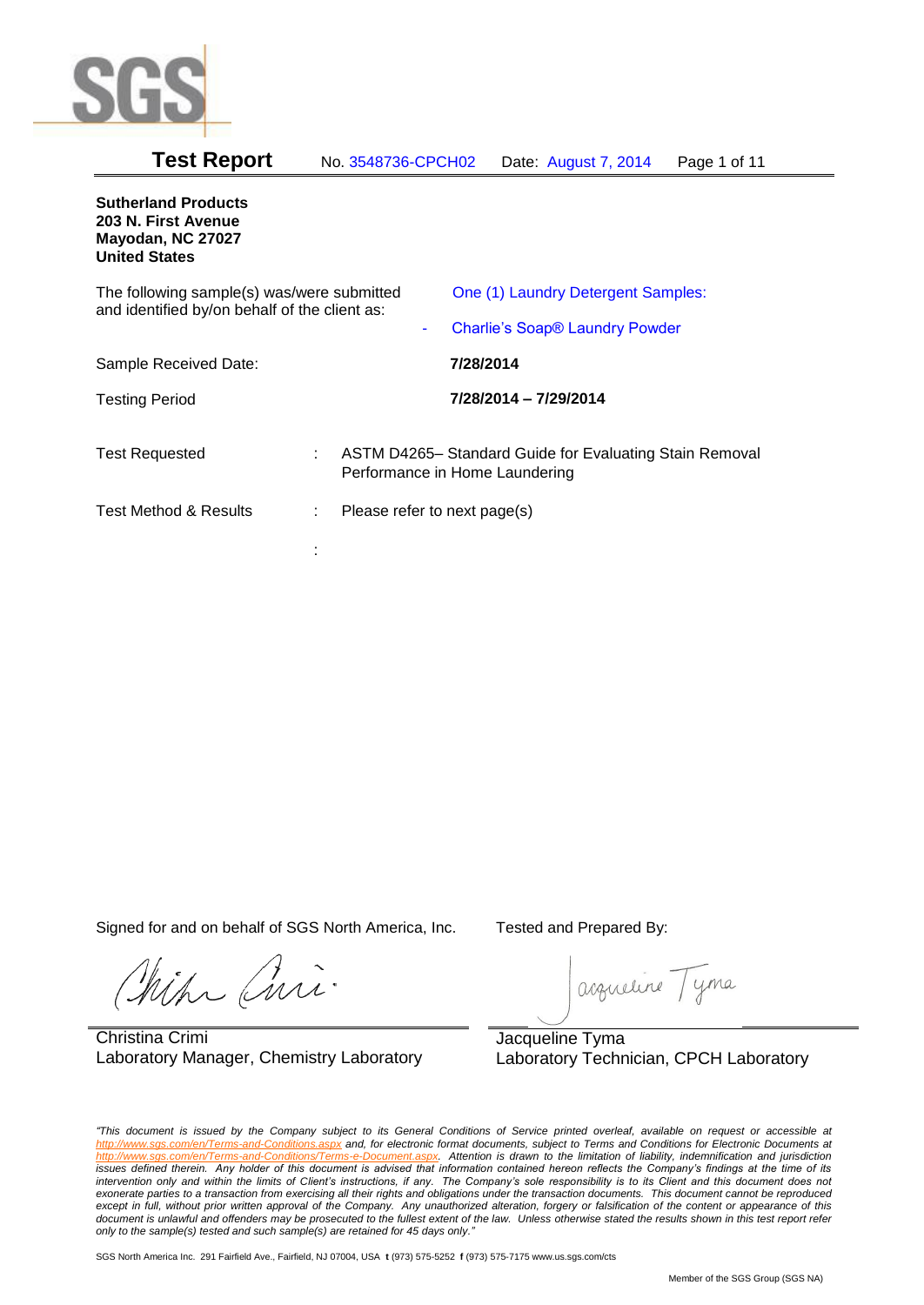

# **Test Report** No. 3548736-CPCH02 Date: August 7, 2014 Page 2 of 11

### **Sample Pictures:**



*<sup>&</sup>quot;This document is issued by the Company subject to its General Conditions of Service printed overleaf, available on request or accessible at http://www.sgs.com/en/Terms-and-Conditions.aspx and, for electronic format documents, subject to Terms and Conditions for Electronic Documents at*  http://www.sgs.com/en/Terms-and-Conditions/Terms-e-Document.aspx. Attention is drawn to the limitation of liability, indemnification and jurisdiction *issues defined therein. Any holder of this document is advised that information contained hereon reflects the Company's findings at the time of its intervention only and within the limits of Client's instructions, if any. The Company's sole responsibility is to its Client and this document does not*  exonerate parties to a transaction from exercising all their rights and obligations under the transaction documents. This document cannot be reproduced except in full, without prior written approval of the Company. Any unauthorized alteration, forgery or falsification of the content or appearance of this document is unlawful and offenders may be prosecuted to the fullest extent of the law. Unless otherwise stated the results shown in this test report refer *only to the sample(s) tested and such sample(s) are retained for 45 days only."*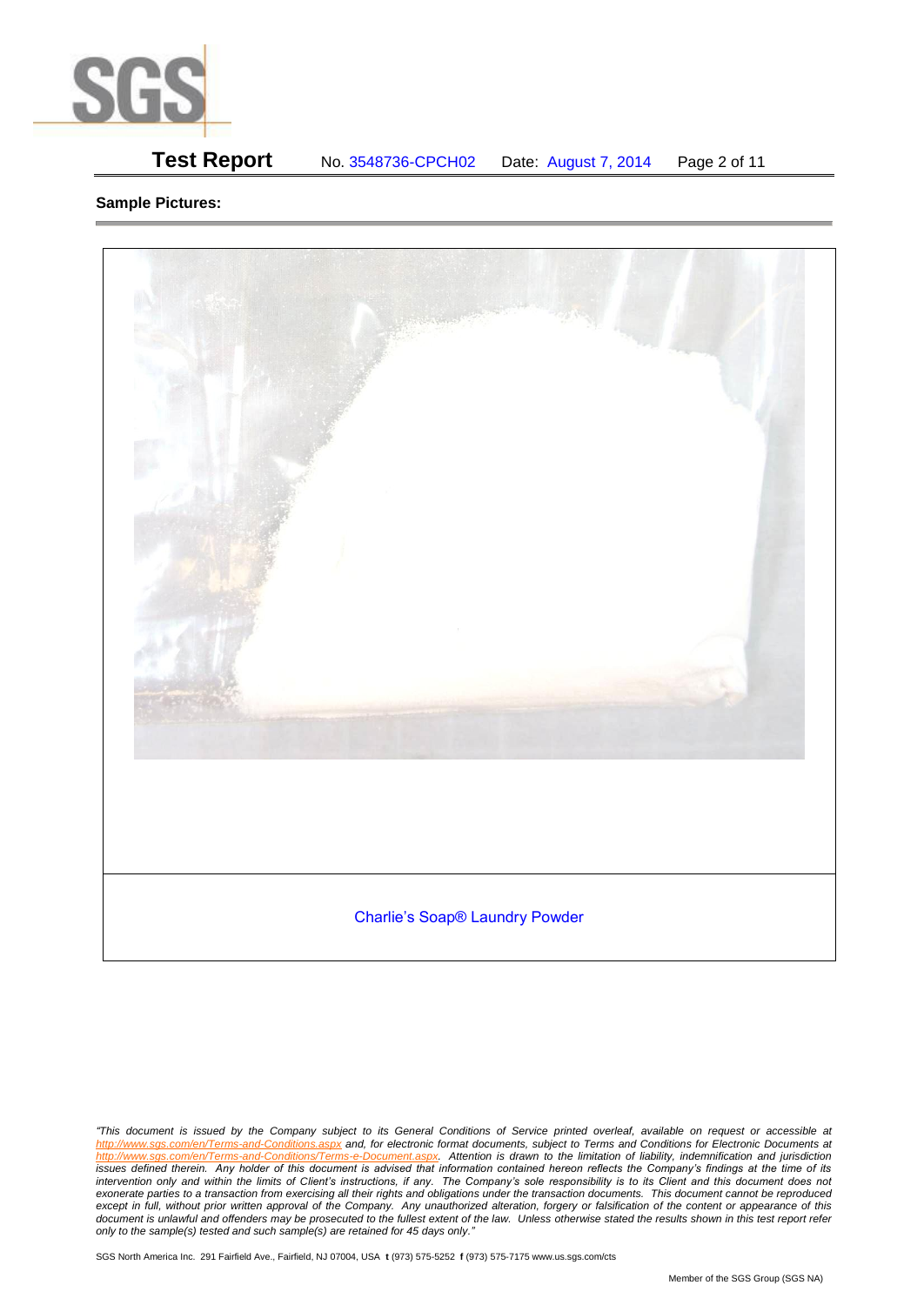

**Test Report** No. 3548736-CPCH02 Date: August 7, 2014 Page 3 of 11

## **Executive Summary:**

- The test method was performed in accordance with **ASTM D4265– Standard Guide for Evaluating Stain Removal Performance in Home Laundering.**
- Twenty-two, 5cm x 5cm Pre-Stained Swatches on a Polyester/Cotton monitor were used (see stain descriptions on next page) to evaluate the stain removal performance of the submitted liquid laundry detergents.
- Color measurement(s) of the unstained fabric area were taken prior to cleaning using a spectrophotometer, measuring on the L\*a\*b\* color scale.
- The stained monitors (1 per load / detergent) were washed with ballast fabric (100% cotton) to simulate consumer use – a large or "full wash load."
- Color measurement(s) of each stained swatch were then evaluated after each cleaning cycle using a spectrophotometer, measuring on the L\*a\*b\* color scale.
- Residual Stain Index (RSI) was then calculated using the following formula:

$$
RSI = 100 - \Delta E^*_{(UF-WS)}
$$

$$
\Delta E^* = \sqrt{\Delta L^{*2} + \Delta a^{*2} + \Delta b^{*2}}
$$

 $RSI = Residual Stain Index$  $UF = Unwashed$  (unstained) fabric area  $WS = Washed$  Stain area  $\Delta E^*_{(WS-HF)} = Color\ difference\ between\ the\ washed\ strain\ and\ the\ unwashed\ fabric$ 

This process was repeated two (2) additional times for a total of three (3) replicates per product.

*<sup>&</sup>quot;This document is issued by the Company subject to its General Conditions of Service printed overleaf, available on request or accessible at http://www.sgs.com/en/Terms-and-Conditions.aspx and, for electronic format documents, subject to Terms and Conditions for Electronic Documents at http://www.sgs.com/en/Terms-and-Conditions/Terms-e-Document.aspx. Attention is drawn to the limitation of liability, indemnification and jurisdiction issues defined therein. Any holder of this document is advised that information contained hereon reflects the Company's findings at the time of its intervention only and within the limits of Client's instructions, if any. The Company's sole responsibility is to its Client and this document does not*  exonerate parties to a transaction from exercising all their rights and obligations under the transaction documents. This document cannot be reproduced except in full, without prior written approval of the Company. Any unauthorized alteration, forgery or falsification of the content or appearance of this document is unlawful and offenders may be prosecuted to the fullest extent of the law. Unless otherwise stated the results shown in this test report refer *only to the sample(s) tested and such sample(s) are retained for 45 days only."*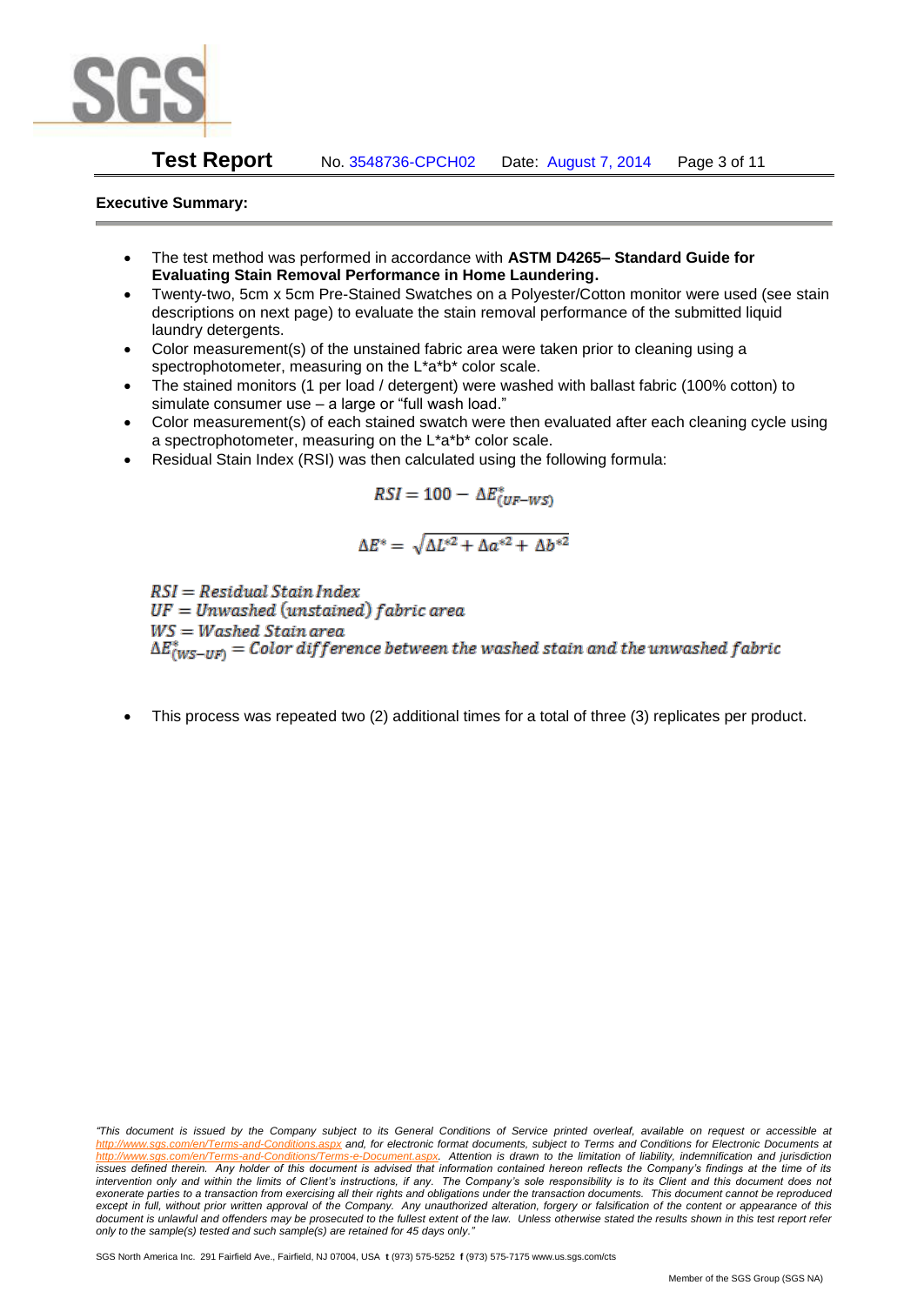

### **Manual Cleaning Performance Test:**

| Test Swatches <sup>1</sup> - Soil(s): | Polyester/Cotton monitor (see table below)                                                                                                       |
|---------------------------------------|--------------------------------------------------------------------------------------------------------------------------------------------------|
| <b>Ballast Fabric(s):</b>             | 100% Cotton Standard Ballast Sheets                                                                                                              |
| <b>Fabric Load:</b>                   | 2.7 kg (6 lbs) of fresh ballast per wash cycle (replicate)                                                                                       |
| <b>Detergent Concentration:</b>       | As per the instruction of the client the following detergent<br>amounts were used for testing:<br>1 tablespoon of Charlie's Soap® Laundry Powder |
| <b>Water Hardness:</b>                | $120$ ppm                                                                                                                                        |
| <b>Water Temperature:</b>             | $82 \pm 2$ °F (Warm Cycle)<br><b>Ambient Rinse</b>                                                                                               |
| <b>Washer Type:</b>                   | Front loading HE washer                                                                                                                          |
| <b>Washer Settings:</b>               | Normal/Casual cycle                                                                                                                              |
| <b>Dryer Settings:</b>                | Normal Setting (160 $\pm$ 10°F or 71.1 $\pm$ 6°C) for 45 minutes                                                                                 |

*<sup>1</sup>All test swatches were stored in the dark prior to use and after removal from dryer until the final evaluation was performed.* 

*"This document is issued by the Company subject to its General Conditions of Service printed overleaf, available on request or accessible at http://www.sgs.com/en/Terms-and-Conditions.aspx and, for electronic format documents, subject to Terms and Conditions for Electronic Documents at*  Attention is drawn to the limitation of liability, indemnification and jurisdiction *issues defined therein. Any holder of this document is advised that information contained hereon reflects the Company's findings at the time of its intervention only and within the limits of Client's instructions, if any. The Company's sole responsibility is to its Client and this document does not*  exonerate parties to a transaction from exercising all their rights and obligations under the transaction documents. This document cannot be reproduced except in full, without prior written approval of the Company. Any unauthorized alteration, forgery or falsification of the content or appearance of this document is unlawful and offenders may be prosecuted to the fullest extent of the law. Unless otherwise stated the results shown in this test report refer *only to the sample(s) tested and such sample(s) are retained for 45 days only."*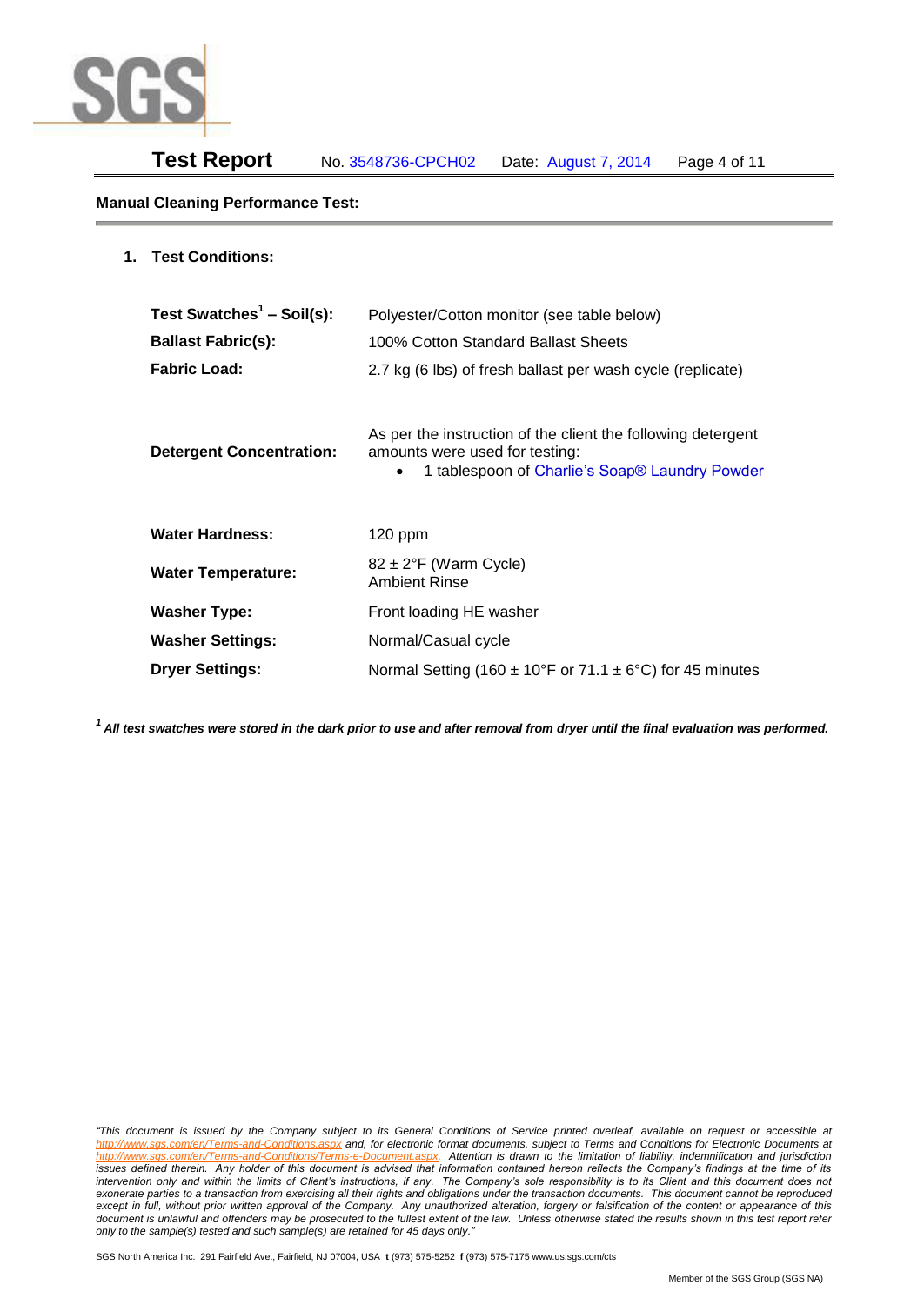

## **Test Report** No. 3548736-CPCH02 Date: August 7, 2014 Page 5 of 11

**Stain Description:** 

| <b>Description</b>             |  |  |  |  |
|--------------------------------|--|--|--|--|
| Coffee with milk               |  |  |  |  |
| <b>Butterfat with colorant</b> |  |  |  |  |
| Coffee                         |  |  |  |  |
| Spaghetti sauce                |  |  |  |  |
| <b>Blood</b>                   |  |  |  |  |
| Beef tallow/pork lard mixture  |  |  |  |  |
| French's brown gravy           |  |  |  |  |
| <b>Blueberry</b>               |  |  |  |  |
| <b>Red wine</b>                |  |  |  |  |
| Grape juice                    |  |  |  |  |
| Sebum with dust                |  |  |  |  |
| Mustard                        |  |  |  |  |
| Cosmetic makeup                |  |  |  |  |
| Tea                            |  |  |  |  |
| Chocolate ice cream            |  |  |  |  |
| Ground in clay                 |  |  |  |  |
| Ink                            |  |  |  |  |
| Used motor oil                 |  |  |  |  |
| Chocolate syrup (Hershey's)    |  |  |  |  |
| Grass                          |  |  |  |  |
| Soot/olive oil                 |  |  |  |  |
| Hamburger drippings            |  |  |  |  |

*"This document is issued by the Company subject to its General Conditions of Service printed overleaf, available on request or accessible at http://www.sgs.com/en/Terms-and-Conditions.aspx and, for electronic format documents, subject to Terms and Conditions for Electronic Documents at*  Attention is drawn to the limitation of liability, indemnification and jurisdiction *issues defined therein. Any holder of this document is advised that information contained hereon reflects the Company's findings at the time of its intervention only and within the limits of Client's instructions, if any. The Company's sole responsibility is to its Client and this document does not*  exonerate parties to a transaction from exercising all their rights and obligations under the transaction documents. This document cannot be reproduced except in full, without prior written approval of the Company. Any unauthorized alteration, forgery or falsification of the content or appearance of this document is unlawful and offenders may be prosecuted to the fullest extent of the law. Unless otherwise stated the results shown in this test report refer *only to the sample(s) tested and such sample(s) are retained for 45 days only."*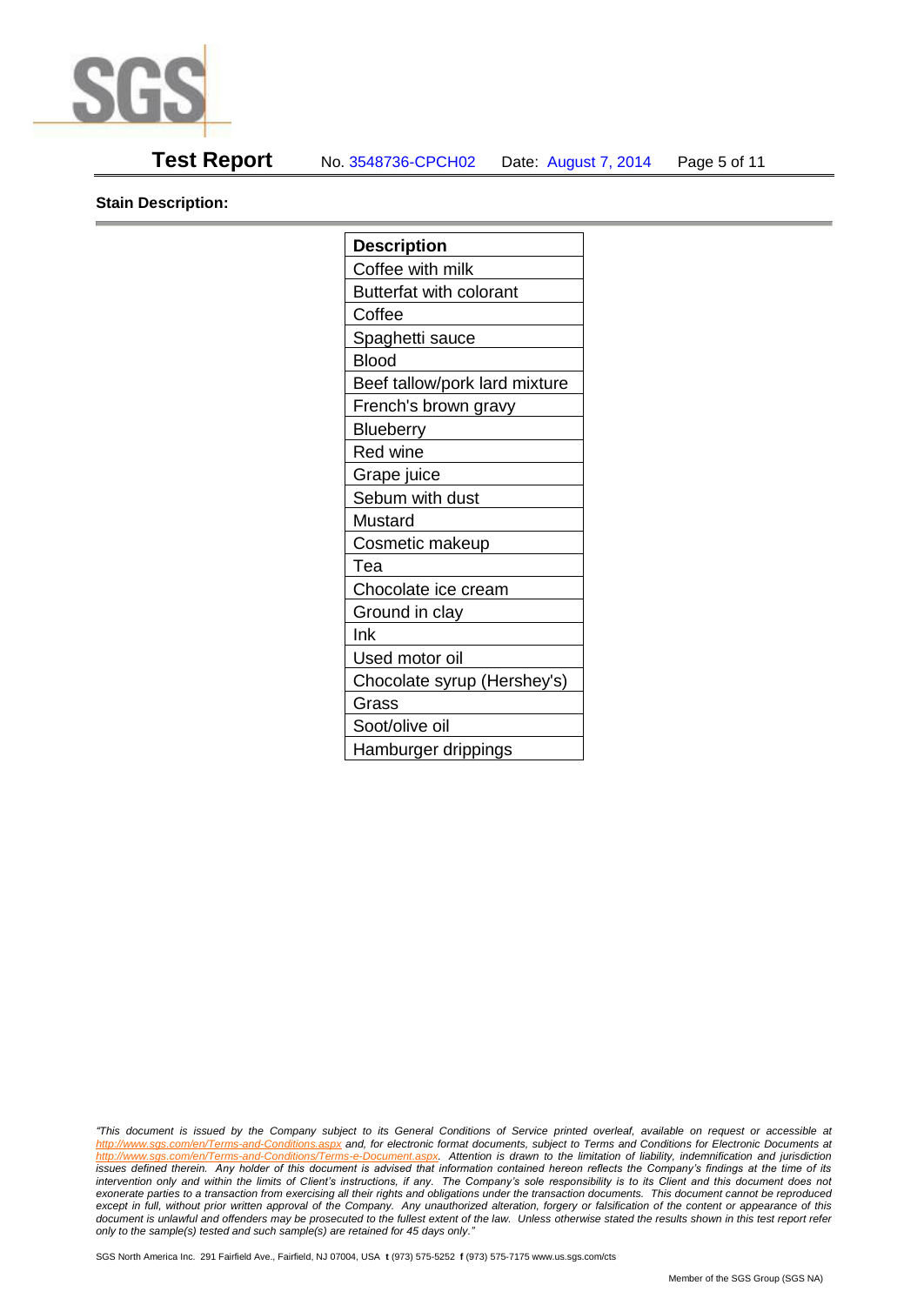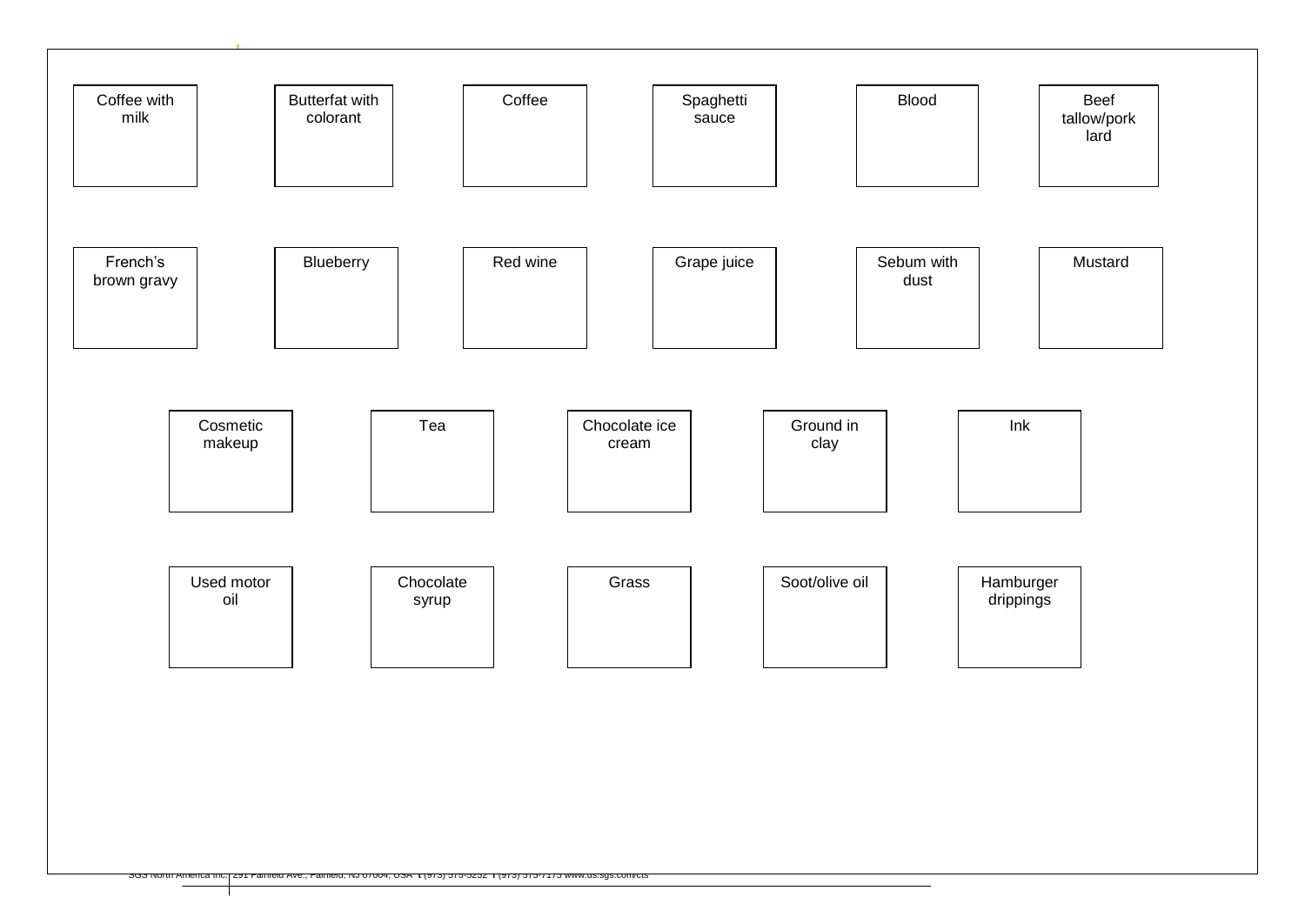

# **Test Report** No. 3548736-CPCH02 Date: August 7, 2014 Page 7 of 11

|                                   | Charlie's Soap® Laundry Powder    |                  |                  |         |  |  |
|-----------------------------------|-----------------------------------|------------------|------------------|---------|--|--|
| <b>Stain</b>                      | <b>Residual Stain Index (RSI)</b> |                  |                  |         |  |  |
| <b>Description</b>                | Run 1                             | Run <sub>2</sub> | Run <sub>3</sub> | Average |  |  |
| Coffee with milk                  | 85.08                             | 85.03            | 85.56            | 85.22   |  |  |
| <b>Butterfat with</b><br>colorant | 82.25                             | 82.24            | 83.40            | 82.63   |  |  |
| Coffee                            | 90.90                             | 89.93            | 91.35            | 90.73   |  |  |
| Spaghetti sauce                   | 92.95                             | 92.89            | 93.68            | 93.17   |  |  |
| <b>Blood</b>                      | 72.46                             | 72.54            | 73.19            | 72.73   |  |  |
| Beef tallow/pork<br>lard mixture  | 96.36                             | 96.09            | 95.81            | 96.09   |  |  |
| French's brown<br>gravy           | 91.98                             | 91.82            | 91.54            | 91.78   |  |  |
| Blueberry                         | 97.65                             | 97.95            | 97.13            | 97.58   |  |  |
| Red wine                          | 94.23                             | 95.43            | 95.45            | 95.04   |  |  |
| Grape juice                       | 95.91                             | 95.90            | 95.97            | 95.93   |  |  |
| Sebum with dust                   | 95.28                             | 94.70            | 95.27            | 95.08   |  |  |
| Mustard                           | 83.49                             | 84.83            | 84.00            | 84.11   |  |  |
| Cosmetic makeup                   | 86.50                             | 85.57            | 86.29            | 86.12   |  |  |
| Tea                               | 84.41                             | 84.88            | 84.95            | 84.75   |  |  |
| Chocolate ice<br>cream            | 93.56                             | 93.11            | 93.60            | 93.42   |  |  |
| Ground in clay                    | 94.55                             | 94.36            | 94.55            | 94.49   |  |  |
| Ink                               | 81.93                             | 81.65            | 85.62            | 83.07   |  |  |
| Used motor oil                    | 83.26                             | 81.91            | 82.56            | 82.57   |  |  |
| Chocolate syrup<br>(Hershey's)    | 94.61                             | 94.34            | 94.21            | 94.39   |  |  |
| Grass                             | 81.45                             | 80.64            | 81.84            | 81.31   |  |  |
| Soot/olive oil                    | 79.53                             | 78.28            | 79.70            | 79.17   |  |  |
| Hamburger<br>drippings            | 97.18                             | 98.50            | 98.33            | 98.00   |  |  |
| <b>Total Average RSI</b>          |                                   |                  |                  | 88.97   |  |  |

*<sup>&</sup>quot;This document is issued by the Company subject to its General Conditions of Service printed overleaf, available on request or accessible at http://www.sgs.com/en/Terms-and-Conditions.aspx and, for electronic format documents, subject to Terms and Conditions for Electronic Documents at*  Attention is drawn to the limitation of liability, indemnification and jurisdiction *issues defined therein. Any holder of this document is advised that information contained hereon reflects the Company's findings at the time of its intervention only and within the limits of Client's instructions, if any. The Company's sole responsibility is to its Client and this document does not*  exonerate parties to a transaction from exercising all their rights and obligations under the transaction documents. This document cannot be reproduced except in full, without prior written approval of the Company. Any unauthorized alteration, forgery or falsification of the content or appearance of this document is unlawful and offenders may be prosecuted to the fullest extent of the law. Unless otherwise stated the results shown in this test report refer *only to the sample(s) tested and such sample(s) are retained for 45 days only."*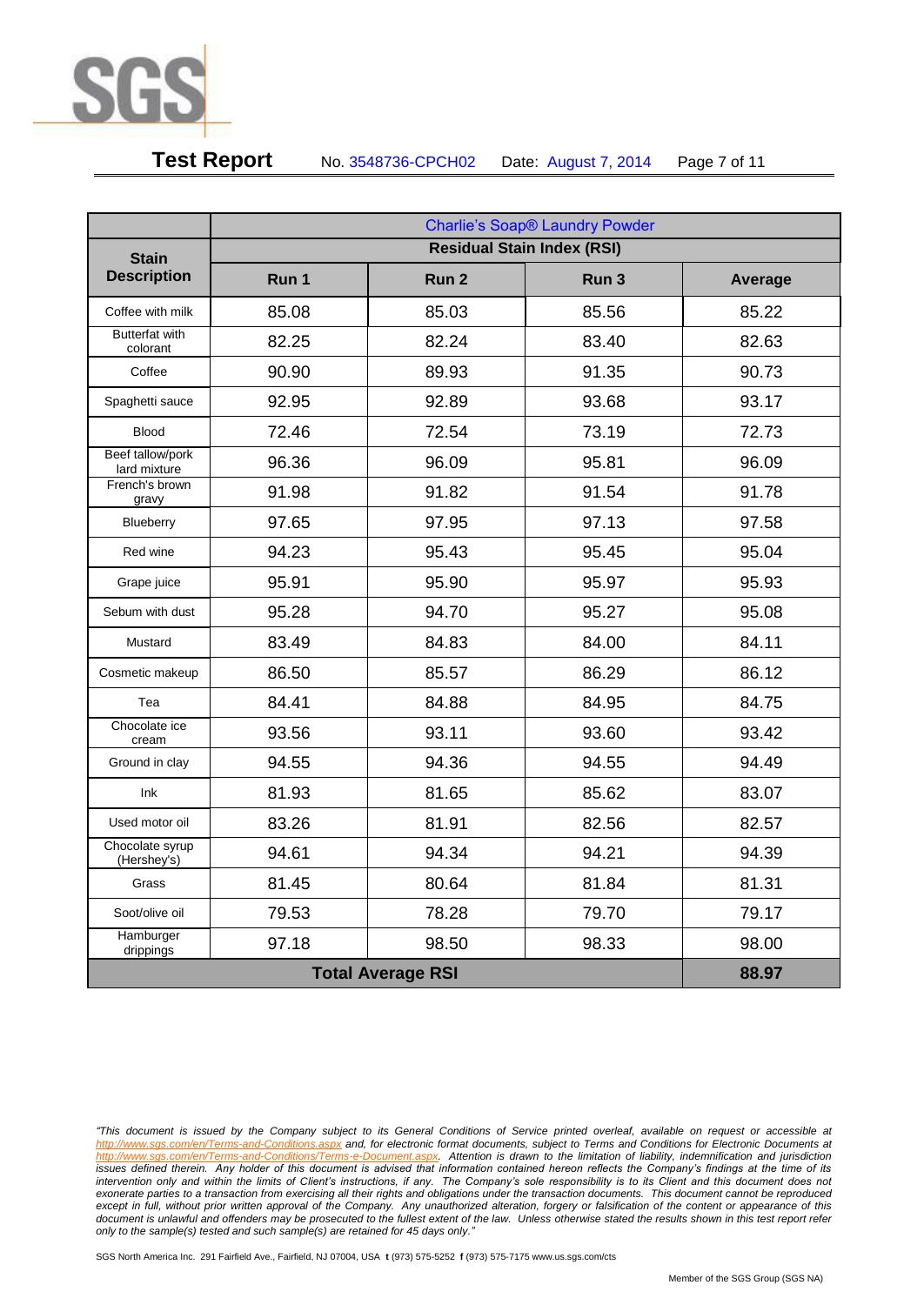

# **Test Report** No. 3548736-CPCH02 Date: August 7, 2014 Page 8 of 11

### **Sample Pictures:**



*"This document is issued by the Company subject to its General Conditions of Service printed overleaf, available on request or accessible at http://www.sgs.com/en/Terms-and-Conditions.aspx and, for electronic format documents, subject to Terms and Conditions for Electronic Documents at*  http://www.sgs.com/en/Terms-and-Conditions/Terms-e-Document.aspx. Attention is drawn to the limitation of liability, indemnification and jurisdiction *issues defined therein. Any holder of this document is advised that information contained hereon reflects the Company's findings at the time of its intervention only and within the limits of Client's instructions, if any. The Company's sole responsibility is to its Client and this document does not*  exonerate parties to a transaction from exercising all their rights and obligations under the transaction documents. This document cannot be reproduced except in full, without prior written approval of the Company. Any unauthorized alteration, forgery or falsification of the content or appearance of this document is unlawful and offenders may be prosecuted to the fullest extent of the law. Unless otherwise stated the results shown in this test report refer *only to the sample(s) tested and such sample(s) are retained for 45 days only."*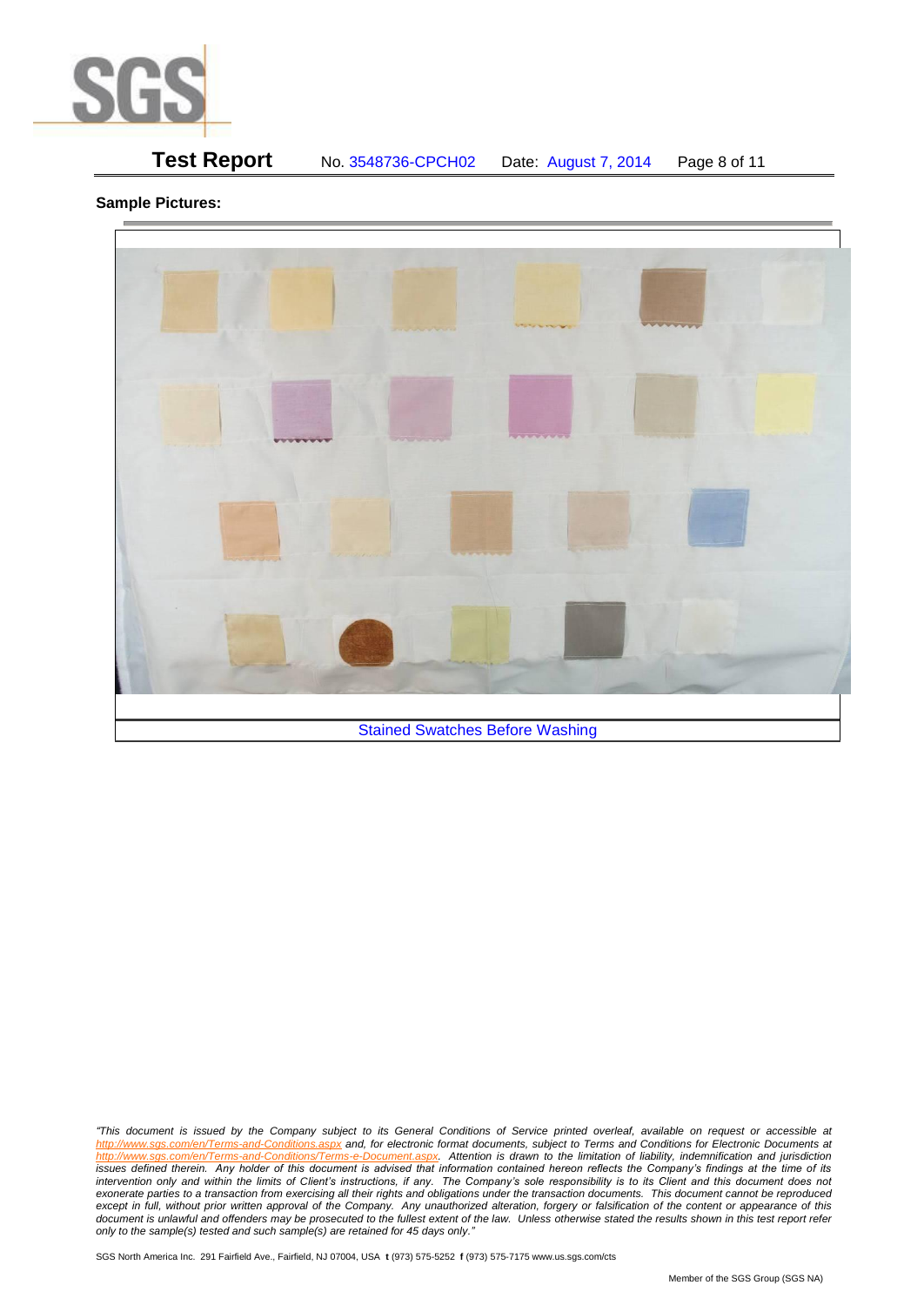

# **Test Report** No. 3548736-CPCH02 Date: August 7, 2014 Page 9 of 11 Charlie's Soap® Laundry Powder, Run 1

*"This document is issued by the Company subject to its General Conditions of Service printed overleaf, available on request or accessible at http://www.sgs.com/en/Terms-and-Conditions.aspx and, for electronic format documents, subject to Terms and Conditions for Electronic Documents at*  Attention is drawn to the limitation of liability, indemnification and jurisdiction *issues defined therein. Any holder of this document is advised that information contained hereon reflects the Company's findings at the time of its intervention only and within the limits of Client's instructions, if any. The Company's sole responsibility is to its Client and this document does not*  exonerate parties to a transaction from exercising all their rights and obligations under the transaction documents. This document cannot be reproduced except in full, without prior written approval of the Company. Any unauthorized alteration, forgery or falsification of the content or appearance of this document is unlawful and offenders may be prosecuted to the fullest extent of the law. Unless otherwise stated the results shown in this test report refer *only to the sample(s) tested and such sample(s) are retained for 45 days only."*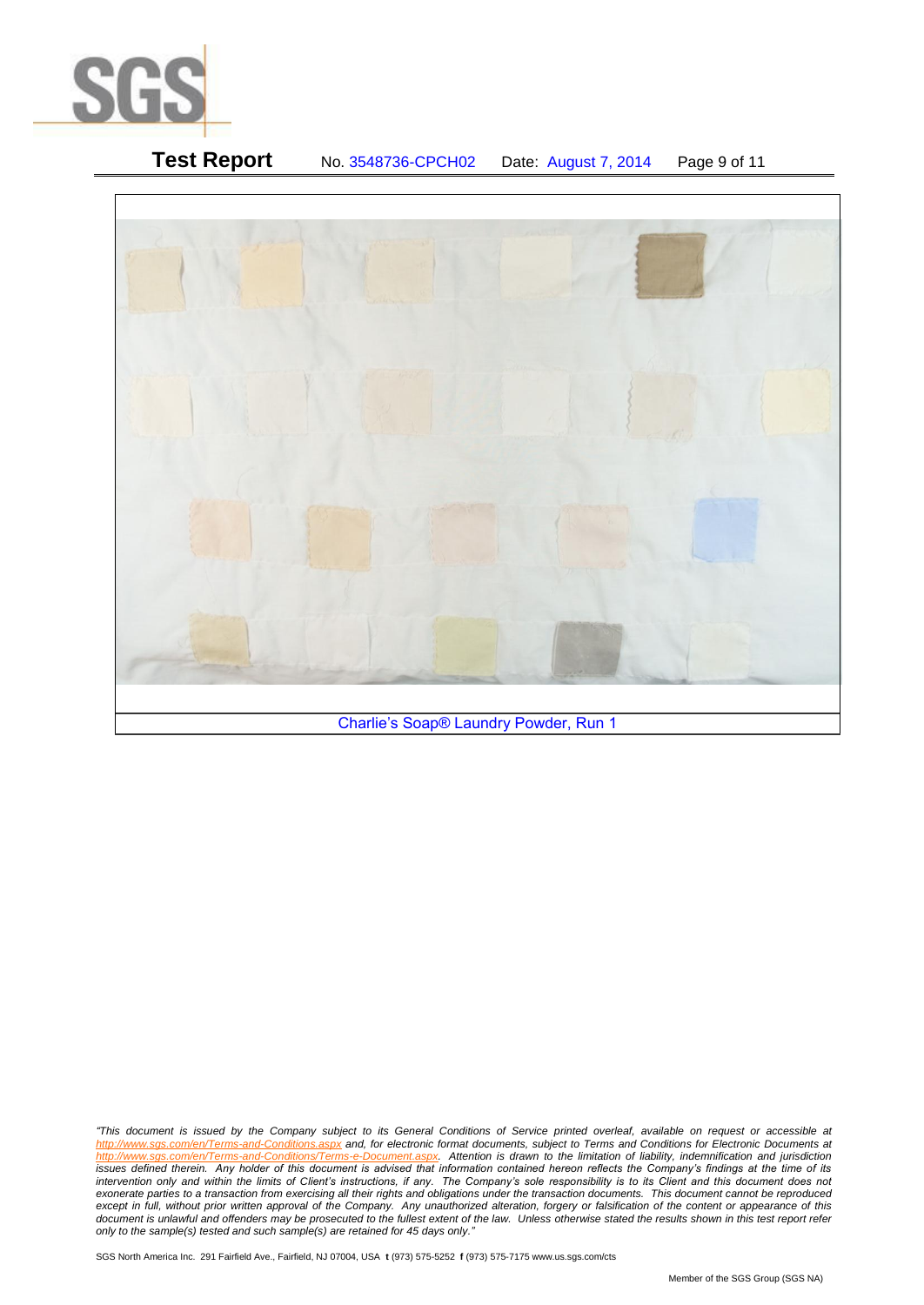

# **Test Report** No. 3548736-CPCH02 Date: August 7, 2014 Page 10 of 11 Charlie's Soap® Laundry Powder, Run 2

*"This document is issued by the Company subject to its General Conditions of Service printed overleaf, available on request or accessible at http://www.sgs.com/en/Terms-and-Conditions.aspx and, for electronic format documents, subject to Terms and Conditions for Electronic Documents at*  http://www.sgs.com/en/Terms-and-Conditions/Terms-e-Document.aspx. Attention is drawn to the limitation of liability, indemnification and jurisdiction *issues defined therein. Any holder of this document is advised that information contained hereon reflects the Company's findings at the time of its intervention only and within the limits of Client's instructions, if any. The Company's sole responsibility is to its Client and this document does not*  exonerate parties to a transaction from exercising all their rights and obligations under the transaction documents. This document cannot be reproduced except in full, without prior written approval of the Company. Any unauthorized alteration, forgery or falsification of the content or appearance of this document is unlawful and offenders may be prosecuted to the fullest extent of the law. Unless otherwise stated the results shown in this test report refer *only to the sample(s) tested and such sample(s) are retained for 45 days only."*